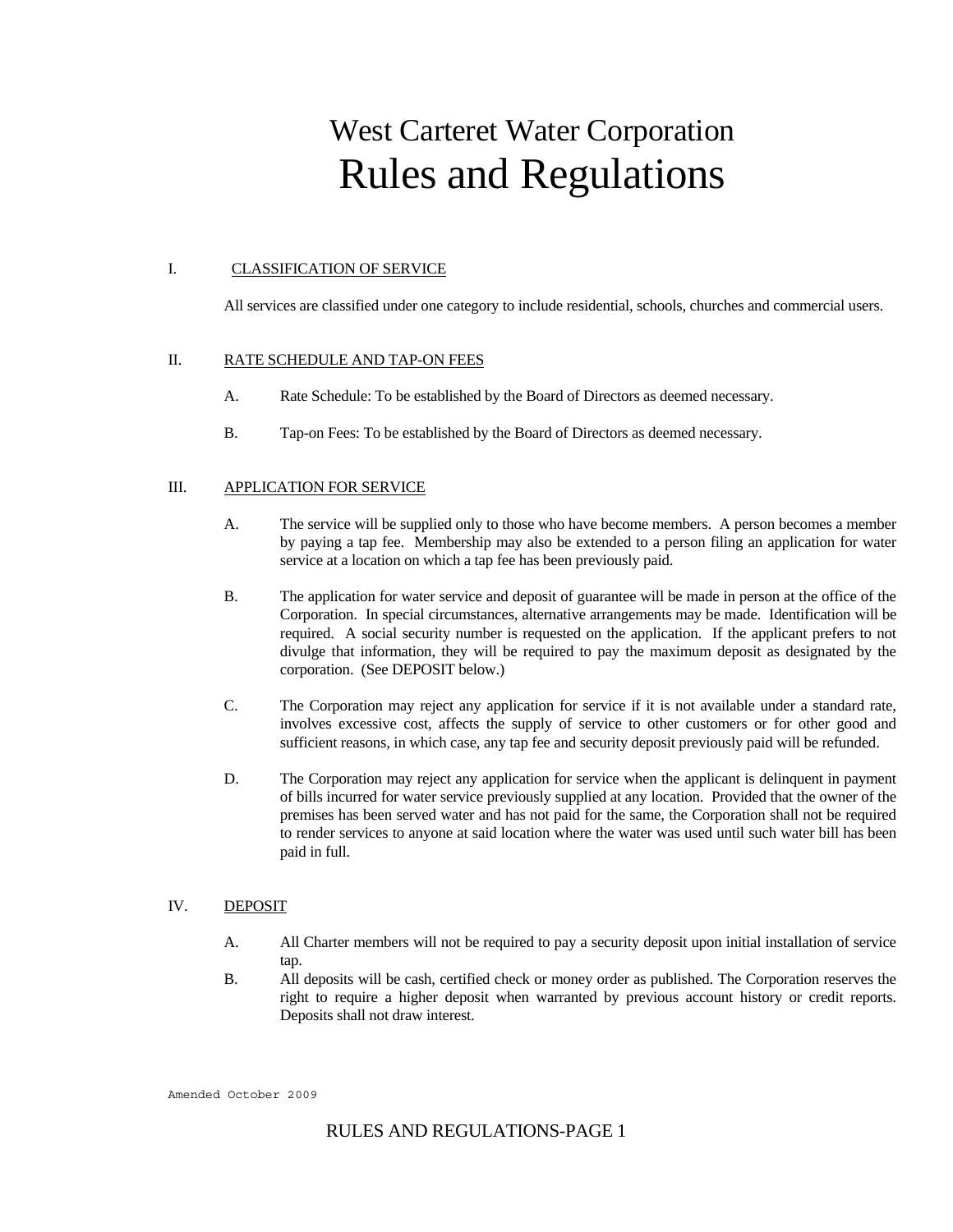- C. The individual in whose name the deposit is made shall be responsible for payment of all bills incurred in connection with the service furnished.
- D. A separate deposit is required for each account.
- E. The deposit receipt is not negotiable and can be redeemed only at the Corporation's office.
	- 1. Residential Accounts:
		- a) Security Deposit may be waived if all of the following conditions are met:
			- (1) Applicant/user is owner of real property being applied (documentation may be required.)
			- (2) After receipt of faxed letter of credit and copy of 12 months of payment history from a recent utility supplier.
			- (3) Approved utility credit rating from credit reporting source.
		- b) Once an account is established, payment is expected by the due date. If account is disconnected due to delinquent payment, a security deposit or additional deposit, as determined by billing history, may be required in addition to other applicable fees.
		- c) If security deposit is required, upon written request or at the discretion of the Corporation, security deposits may be eligible for refund after 12 months of excellent payment history. Deposits are refunded to the account as credits, which are applied towards future billings.
	- 2. Tenants Owning Transient Homes, such as Mobile Home Parks: Security deposit refund requests will be considered after 12 months of excellent payment history. Refunds are made as a credit towards the account and future billings.
	- 3. Tenants and Sublease Situations: Security deposit refund requests will be considered after 12 months of excellent payment history.
	- 4. Where the Corporation finds that the request for a deposit refund is questionable, the Corporation may require the applicant to produce the deposit receipt properly endorsed.
	- 5. All security deposits shall be refunded in accordance with Section XII, Paragraph B.
- F. Commercial Deposit: The deposit will be three (3) times the amount of the monthly minimum charge. To avoid, the account can be placed on draft. If a draft is returned due to non available funds, the prevailing deposit will apply.

# V. INITIAL OR MINIMUM CHARGE

- A. The initial or minimum charge, as provided in the rate schedule, shall be made for each meter installed, regardless of location.
- B. A transient member may request service be made inactive during periods of absence from the residence. Requests for temporary discontinuance must be received at least three working days prior to requested turn-off. All current water charges must be paid in full with the understanding that a final bill will be forthcoming that will include water used until the time of cut-off. The minimum monthly bill shall continue to apply during the period of voluntary interrupted service.
- C. Water furnished for a particular lot shall be used on that lot only. Each consumer's service must be separately metered at a single delivery and metering point. Each commercial unit used for business purposes shall have a separate meter. All commercial use, including storerooms and stalls for business purposes, shall be metered separately from any residential use and vice versa, whether now in service or to be installed in future.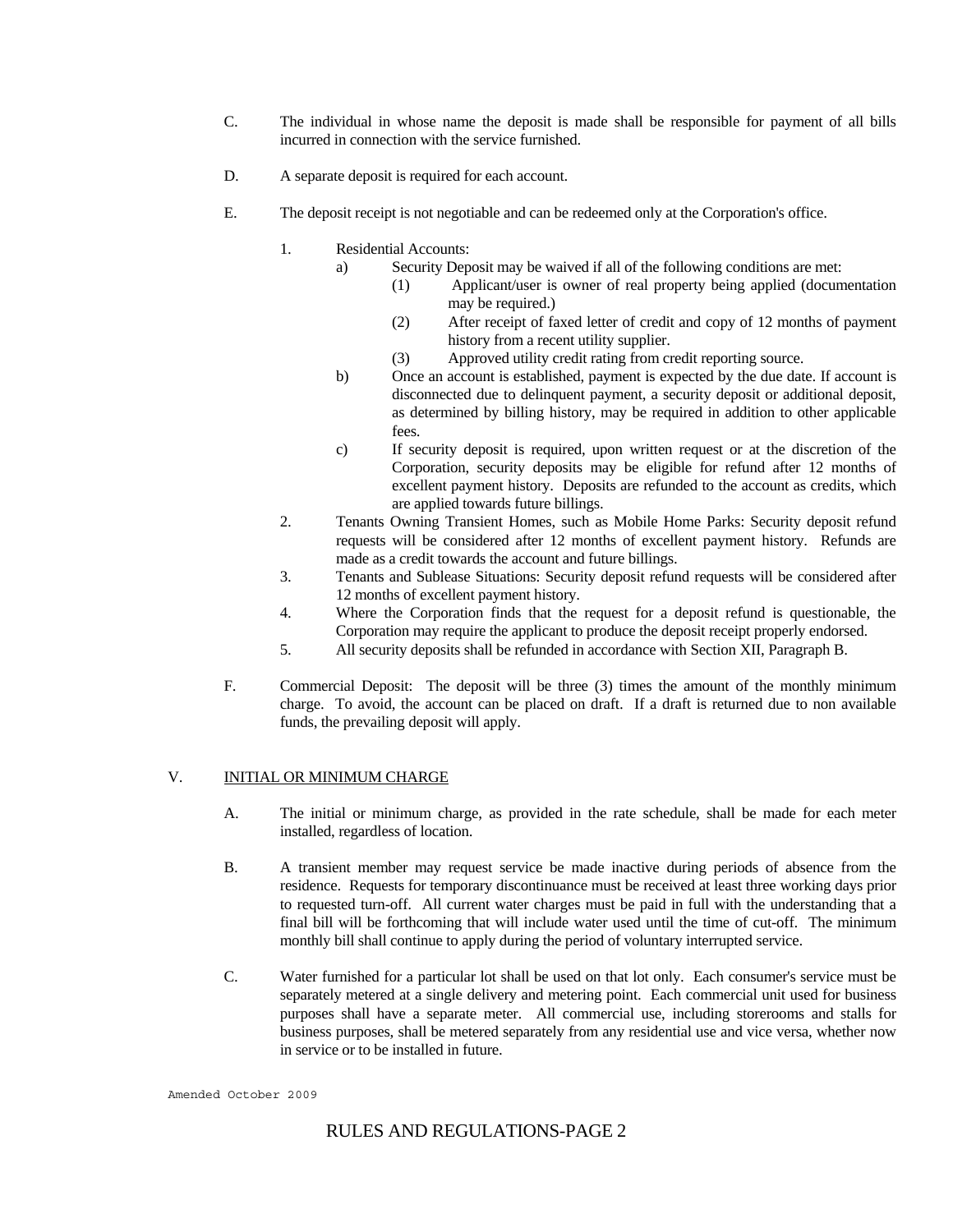D. Any member who does not wish to use the water will be required to pay the minimum monthly bill for 36 billing cycles for each meter. At the end of the 36 month cycle period the Water Corporation will lock the meter at the written request of the member. At this time the payment of minimum water charges will be suspended and the member will not be required to make any minimum payments. When the member desires to have the water cut on for a particular location, upon proper request and a service charge, the water will be cut on and, at this time, the normal monthly rate charge will resume.

## E. MOBILE HOME PARKS.

- 1. Tap fees for licensed mobile home parks will be borne by the park owner. Tenants occupying lots will be required to connect to the service, pay a service fee plus the minimum cash deposit (as published on the Corporation's rate schedule) prior to service being furnished.
- 2. No minimum charge will be required for vacant lots within the park. When a lot is unoccupied for a period in excess of thirty (30) days, the water company may, at its discretion remove the water meter until such time as a new tenant complies with the above deposits.
- 3. In the case of a park tenant (mobile home owner) desiring to have the water service discontinued while an unoccupied mobile home remains on the lot, they must complete a stop billing form, pay all current charges due and agree to pay any forthcoming final billing. The account will be made inactive until renewed by the original owner or transferred to a new owner. The deposit will be refunded upon sale or transfer to a new individual. During the period of inactivity, no monthly minimum fee will be assessed until the account has been reinstated.

# VI. CORPORATION'S RESPONSIBILITY AND LIABILITY

- A. The Corporation shall run a service line from its distribution line to the property line where the distribution line runs **immediately** adjacent and parallel to the property to be served, which a tap-on fee then in effect for each size of meter will be charged.
- B. The Corporation may install its meter at the property line or, at the Corporation's option, on the consumer's property or in a location mutually agreed upon.
- C. When two or more meters are to be installed on the same premises for different consumers, they shall, when practical, be closely grouped and each clearly designated to which consumer it applies.
- D. The Corporation does not assume the responsibility of inspecting the consumer's piping or apparatus and will not be responsible for such.
- E. The Corporation reserves the right to refuse service unless the consumer's lines or piping are installed in such a manner as to prevent cross-connections or backflow.
- F. The Corporation shall not be liable for damage of any kind resulting from water or the use of water on the consumer's premises, unless such damage results directly from negligence on the part of the Corporation. The Corporation shall not be responsible for any damage resulting from any defect in the piping, fixtures or appliances on the consumer's premises. The Corporation shall not be responsible for negligence of third persons or forces beyond the control of the Corporation resulting in any interruption of service.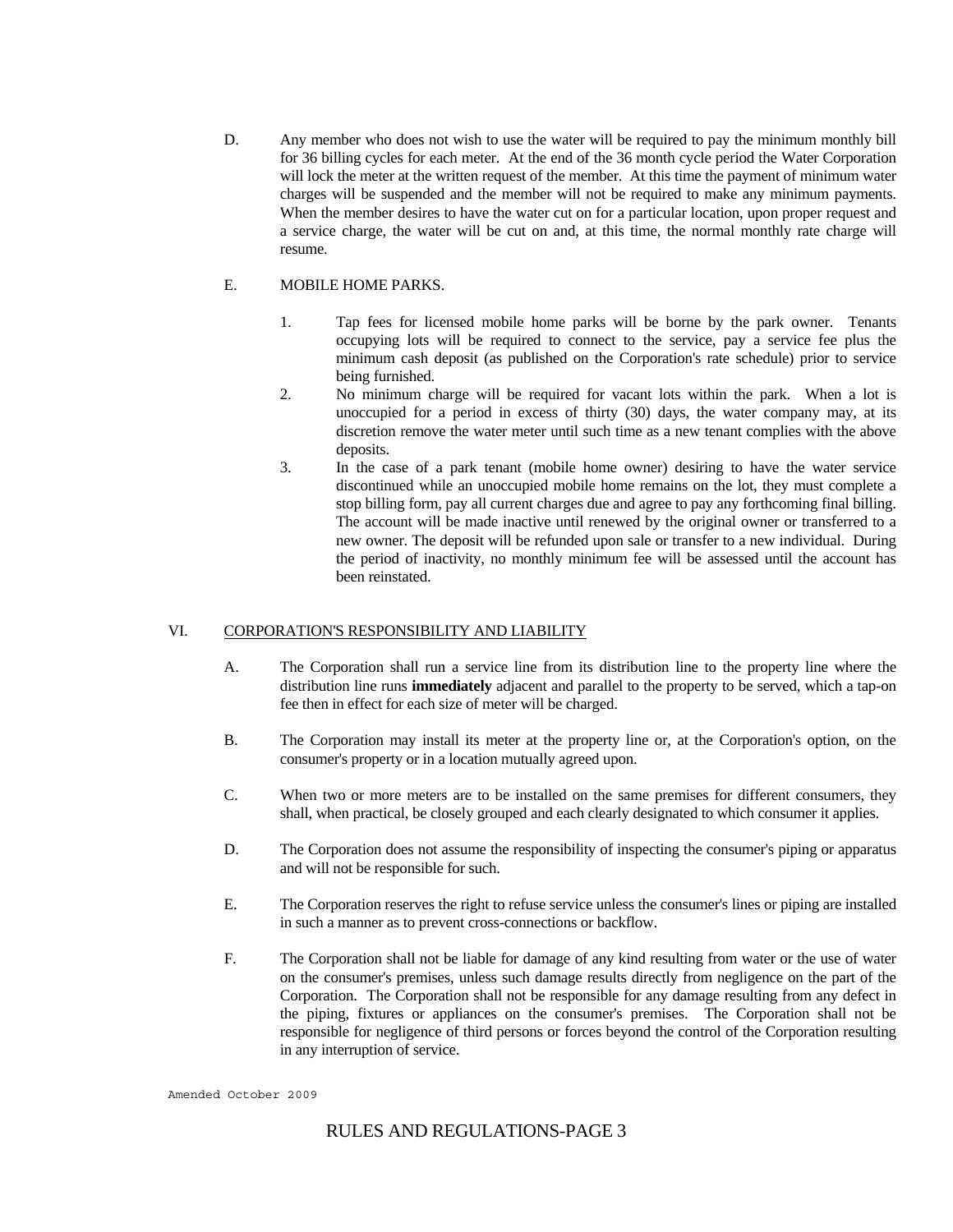G. Under normal conditions the consumer will be notified of any anticipated interruption of service.

## VII. CONSUMER'S RESPONSIBILITY

- A. Piping on the consumer's premises must be arranged so that the connections are conveniently located with respect to the Corporation's lines or mains.
- B. If the consumer's piping on the consumer's premises is so arranged that the Corporation is called upon to provide additional meters, each place of metering will be considered as a separate and individual account.
- C. The consumer shall provide a suitable place for the location of the water meter box, unobstructed and accessible at all time to the meter reader.
- D. The consumer shall furnish and maintain a private cutoff valve on the consumer's side of the meter. The Corporation is to provide a like valve on the Corporation's side of such meter.
- E. The consumer's piping and apparatus shall be installed and maintained by the consumer at the consumer's expense in a safe and efficient manner and in accordance with the Corporation's Rules and Regulation and in full compliance with the sanitary regulations of the North Carolina Department of Environment and Natural Resources.
- F. The consumer shall guarantee proper protection for the Corporation's property placed on the consumer's premises and shall permit access to it only by authorized representatives of the Corporation.
- G. In the event that any loss or damage to the property of the Corporation or any accident or injury to the persons or property is caused by or results from the negligence or wrongful act of the consumer, his agents or employees, the cost of the necessary repairs of replacement shall be paid by the consumer to the Corporation, as well as, any liability otherwise resulting.
- H. The amount of such loss or damage or the cost of repairs shall be added to the consumer's bill. If unpaid, service may be discontinued by the Corporation.

# VIII. EXTENSIONS TO MAINS AND SERVICE

 All applications for extensions shall be made in writing to the Board, using a petition form provided by the corporation. Upon approval by the Board, the developer shall submit plans for review and approval by the Corporation, its engineer and the North Carolina Department of Environment and Natural Resources Public Water Supply Section.

#### IX. ACCESS TO PREMISES

A. Duly authorized agents of the Corporation shall have access at all reasonable hours to the premises of the consumer for the purpose of installing or removing Corporation property, inspecting piping, reading or testing meters or for any other purpose in connection with the Corporation's service and facilities.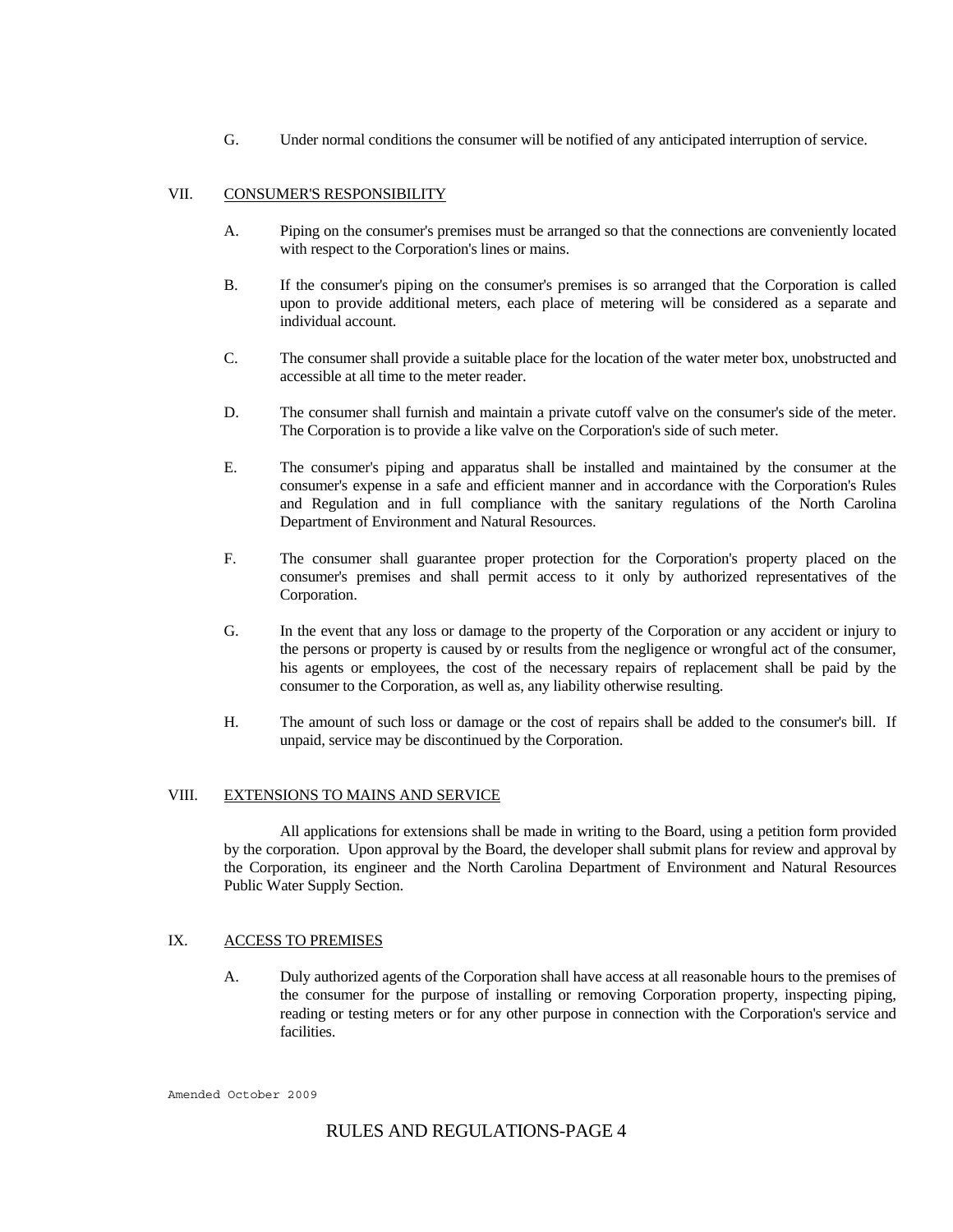B. Each consumer shall grant or convey or shall cause to be granted or conveyed to the Corporation, a perpetual easement and right-of-way across any property owned or controlled by the consumer wherever said perpetual easement and right-of-way is necessary for the Corporation water facilities and lines so as to be able to furnish service to the consumer.

# X. CHANGE IN OCCUPANCY

- A. A minimum of three (3) days notice is required to discontinue service for a change in occupancy.
- B. The outgoing party shall be responsible for all water consumed up to the time of departure or the time specified for departure, whichever is longer.

## XI. METERS - BILLING - COLLECTING

- A. Meters For Use:
	- 1. West Carteret Water Corporation will attempt to meter all use except where impractical, such as fire fighting and specific areas where flushing water lines cannot be metered.
	- 2. Water for construction or contracting purposes will be metered at a location as designated by West Carteret Water Corporation. Attempts to use water otherwise will result in fines as established by the corporation
- B. Meter Removal: (ALSO SEE V-E)
	- 1. Safe Keeping: Meters will be removed from boxes where customers have not hooked to the system within 6 months after having service installed. The customer will be notified and will continue to receive a monthly minimum billing. Upon request, the meter will be reinstated at no charge. (September 15, 2009)
- C. Irrigation Meters:
	- 1. In compliance with G.S. 143-355.4, all new in-ground irrigation systems installed after application of this section that are supplied water by West Carteret Water Corporation shall be independently connected to the system and water consumption shall be measured through a separate irrigation meter.
	- 2. An irrigation service may be installed by as a separate tap or by a split line off the nonirrigation service line at a point between the main and the non-irrigation service line (split tap). Either method of connection shall be performed by West Carteret Water Corporation.
	- 3. An irrigation service line, the irrigation meter and all related appurtenances shall be installed in accordance with the same regulations, policies and procedures that apply to non-irrigation meters.
	- 4. During times of drought, excessive water usage, state mandates, and any other consideration, West Carteret Water Corporation will have the right to interrupt services to such meters and/or alter watering times, such as specific days of the week or after midnight.
	- 5. A RPZ is required. See Cross Connection Control guidance documents.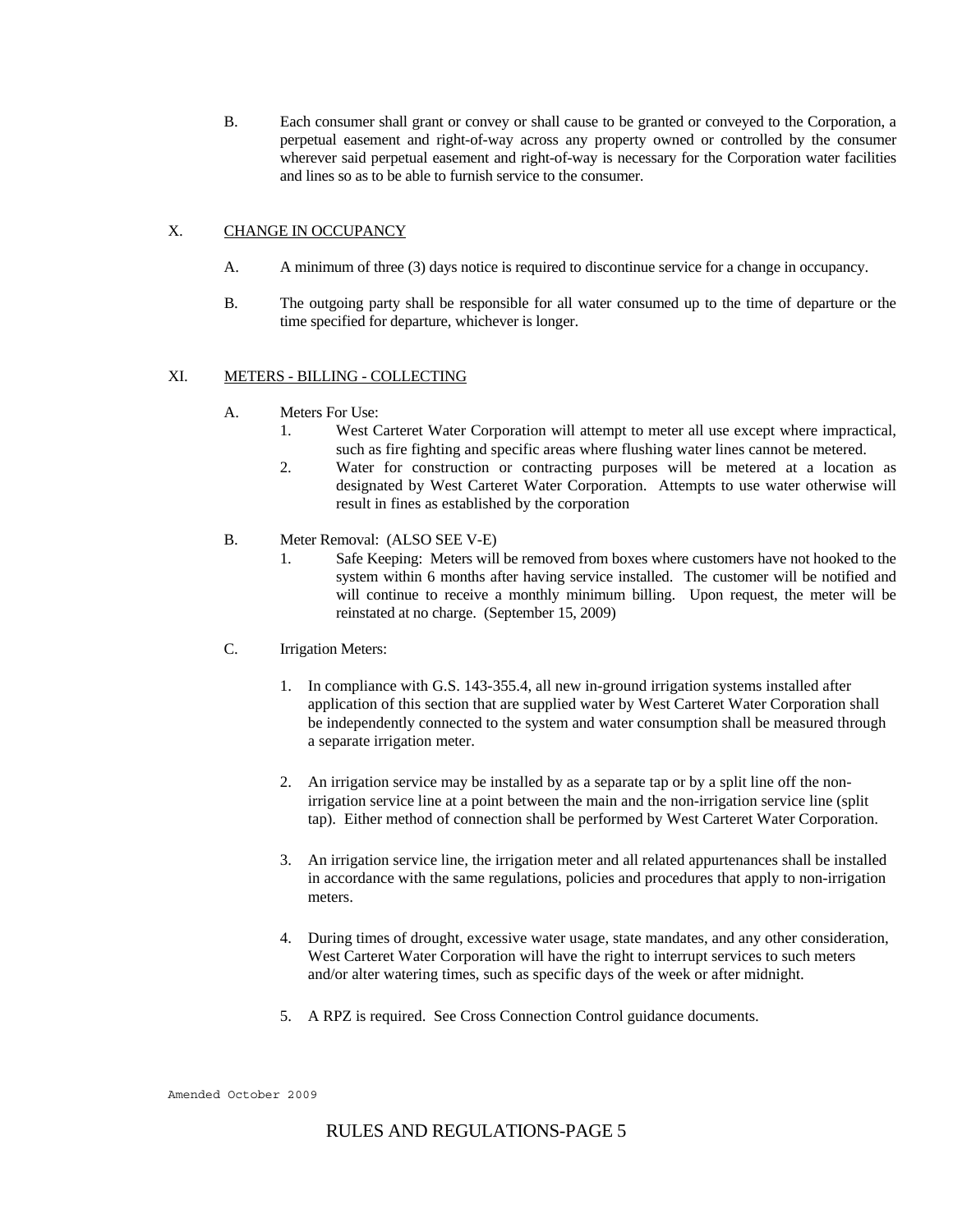- D. Meters will be read monthly and bills rendered shortly thereafter. However, the Corporation reserves the right to vary the dates or length of period covered, temporarily or permanently if necessary or desirable.
- E. Bills for water will be figured in accordance with the Corporation's published rate schedule then in effect and will be based on the amount consumed for the period covered by the meter readings.
- F. Charge for service commences when the meter is installed, whether used or not.
	- 1. Should any member desire not to accept the water meter at such time as the water is available, the member shall notify the water company in writing that they will not allow a meter to be installed on their property. In this case, the membership will be terminated and that person shall forfeit the sign-up fee or tap-fee.
	- 2. Any person who has paid the initial sign-up fee and thereafter refuses to accept a water meter or pay the minimum water rate shall lose their status as an initial (charter) customer, and shall thereafter be required to pay the standard prevailing meter charge indicated on the published rate schedule.
	- 3. When the water system becomes operational at a given location, the member will be permitted thirty (30) days to complete hook-up and inspection prior to being billed for water.
- G. Readings from different meters at one location may be combined for billing purposes, irrespective of the fact that said meters may be for the same or different consumers or services.
- H. Bills are due when rendered and become delinquent if not received by due date. A penalty as established by the Board of Directors, will be charged for all payments not received by the due date. Delinquent accounts are subject to be discontinued.
- I. Failure to receive bills or notices shall not prevent such bills from becoming delinquent or relieve the consumer from payment.

# XII. SUSPENSION OF SERVICE

- A. Upon discontinuance of service by the account holder, the deposit will be applied by the Corporation toward settlement of the account. Any balance exceeding one dollar will be refunded to the consumer. If the deposit is not sufficient to cover the amount of the bill, the Corporation may proceed to collect any bill, which exceeds one dollar in the usual way provided by law for the collection of debts.
- B. Service interrupted by WCWC for nonpayment of bills will be restored only after the customer's account balance is paid in full, including a reconnect fee and security deposit (if necessary) for each meter reconnected.
	- 1. If the account has not been settled within 30 days following the disconnection and the company has not been able to establish contact with the account holder, the account will be closed. Deposits will be applied to the balance. If the deposit is not sufficient to cover the amount of the bill, the Corporation may proceed to collect any bill, which exceeds one dollar in the usual way provided by law for the collection of debts.
	- 2. See Sections III and IV to reinstate service.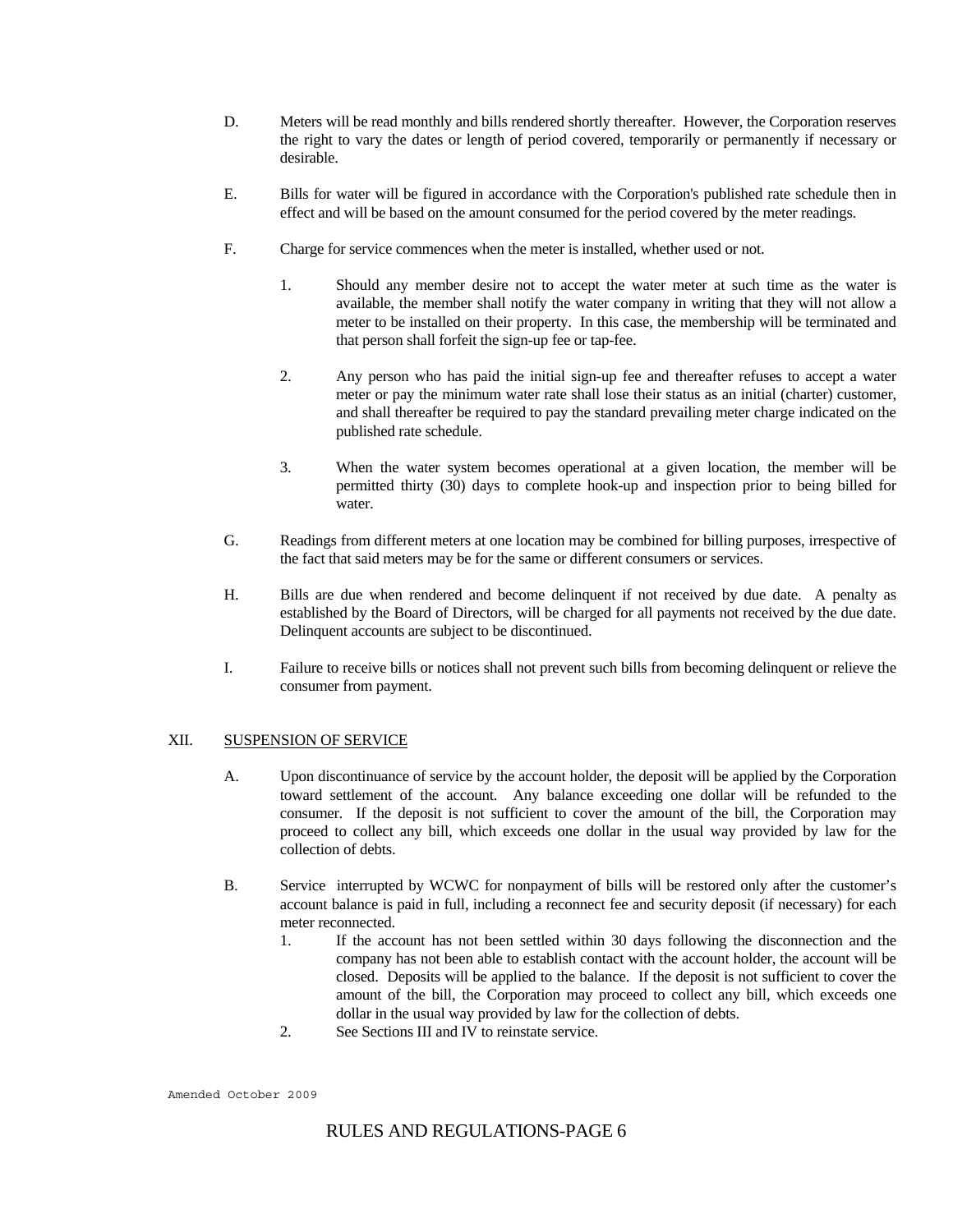- C. The Corporation reserves the right to discontinue its service without notice for the following additional reasons:
	- 1. To prevent fraud or abuse.
	- 2. Consumer's willful disregard of the Corporation's Rules and Regulations.
	- 3. Emergency repairs.
	- 4. Insufficiency of supply due to circumstances beyond the Corporation's control.
	- 5. Legal procedures.
	- 6. Directions of public authorities.
	- 7. Strike, riot, fire, floods, accident or any unavoidable cause.
- E. Meter Tampering: North Carolina Statute 14:151-1 makes it unlawful to tamper with utilities. In this respect, anyone who cuts the lock on a meter or tampers with any water line or appurtenances, for any reason, shall be considered in violation of this statute. In addition, evidence of attempting or to turn same on without approval of WCWC shall be deemed tampering. In these cases, the account holder may be subject to criminal prosecution and/or fees imposed by the water company.

## XIII. COMPLAINT - ADJUSTMENTS

- A. If the consumer believes his bill to be in error he shall present his claim to the Corporation's billing office before the bill becomes delinquent. Such claim, if made after the bill has become delinquent, shall not be effective in preventing discontinuance of water service. The consumer may pay such bill under protest and said payment shall not prejudice his claim.
- B. The Corporation will make special meter readings at the request of the consumer for a service fee; however, if such special reading discloses that the meter was read incorrectly, no charge will be assessed.
- C. Meters will be tested at the request of the consumer. After testing, the Corporation shall charge the customer the fee as set forth by the corporation. If the meter is found to register incorrectly, no charge will be assessed.
- D. If the seal of a meter is broken by anyone other than the Corporation's representative or if the meter fails to register correctly or is stopped for any cause, the consumer shall pay any amount estimated from the record of his previous bills and/or from other proper data.
- E. In the case of a water leak, the customer may request in writing an adjustment based on previous average usage once the leak has been repaired. Upon providing any requested plumbing/hardware receipt(s) for repair and a written request, the Corporation will calculate the overage and absorb fifty percent of the excess above the average water bill. The minimum adjustment will be \$40.00. One adjustment per customer per 12-month period will be allowed. Where a second leak occurs within the 12-month period, no other adjustment will be granted. However, payment extensions may be allowed at the discretion of the General Manager.

Water leaks are defined as excessive usage as a result of faulty material, such as fittings, toilet hangups, valves, water line breaks or similar problems. Adjustments may not be considered where it is determined that the leak could have been prevented or resulted from the negligence of the account holder, such as:

1. Failure to properly winterize vacant dwellings or other structures.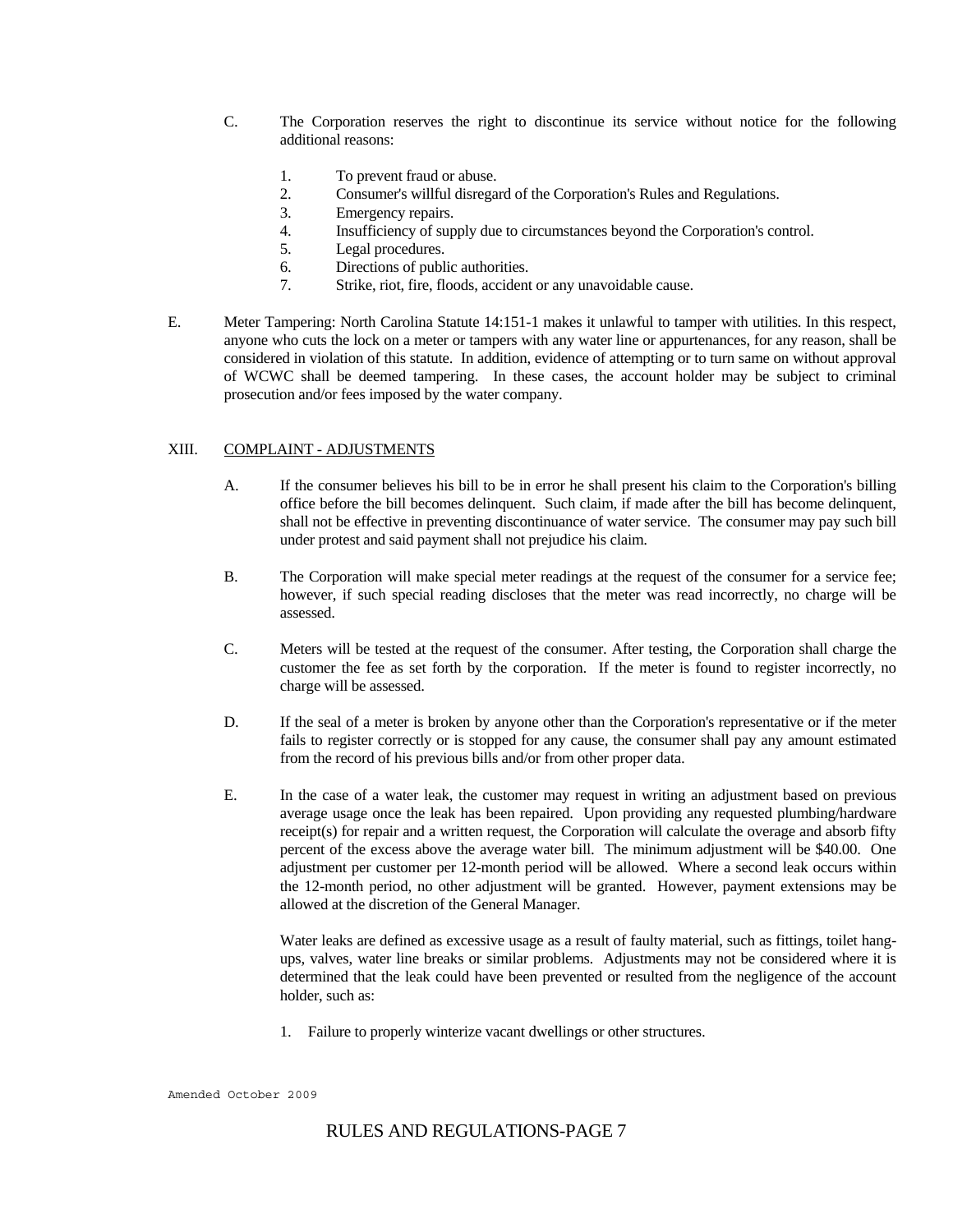- 2. Failure to shut-off water supply to lines extended to sprinkler systems, docks, hoses, outdoor showers and such during periods of vacancy, non-use or inclement weather.
- 3. Excessive usage caused by faulty equipment, such as sprinkler system controls.
- 4. Improper installation of water supply and failure to adhere to plumbing codes, whether by the owner, plumbing company or other contractor.

When a customer is concerned about usage of their water by other parties, actions should be taken to install lockout devices for hose bibs or other outdoor sources, as well as pursing this concern with the proper authorities.

Water leaks or excessive usage that is not repaired in a timely manner will not be considered for the entire length of the leak period. The highest month will be considered for an adjustment. After becoming aware that a possible leak exists, the customer should make immediate plans to locate and repair the leak. In cases such as this, the water company may combine two months of usage for the purpose of calculating the adjustment if it has been repaired in a reasonable period of time.

All leaks are not the same. Therefore, each will be considered using the above guidelines and at the discretion of the water company.

F. Commercial accounts are adjusted per current guidelines.

## XIV. ABRIDGMENT OR MODIFICATION OF RULES

- A. No promise, agreement or representation of any employee of the Corporation shall be binding upon the Corporation except as it shall have been agreed upon in writing, signed and accepted by the acknowledged officers of the Corporation.
- B. No modification of rates or any of the Rules and Regulations shall be made by any agent of the Corporation except as it shall have been agreed upon in writing, signed and accepted by the acknowledged officers of the Corporation.

#### XV. ADOPTION OF RULES

 Until further order of the Board of Directors of this Corporation, the Rules and Regulations as the same are herein set out and are hereby adopted as of the date hereof to become originally effective on and after September 8, 1992 and as amended September 2009.

## WEST CARTERET WATER CORPORATION

Certified As Correct Copy By:

Officer or General Manager - Date Certified

 $\frac{1}{\sqrt{2}}$  ,  $\frac{1}{\sqrt{2}}$  ,  $\frac{1}{\sqrt{2}}$  ,  $\frac{1}{\sqrt{2}}$  ,  $\frac{1}{\sqrt{2}}$  ,  $\frac{1}{\sqrt{2}}$  ,  $\frac{1}{\sqrt{2}}$  ,  $\frac{1}{\sqrt{2}}$  ,  $\frac{1}{\sqrt{2}}$  ,  $\frac{1}{\sqrt{2}}$  ,  $\frac{1}{\sqrt{2}}$  ,  $\frac{1}{\sqrt{2}}$  ,  $\frac{1}{\sqrt{2}}$  ,  $\frac{1}{\sqrt{2}}$  ,  $\frac{1}{\sqrt{2}}$ 

ORIGINAL ADOPTION: September 4, 1984

Amended October 2009

# RULES AND REGULATIONS-PAGE 8